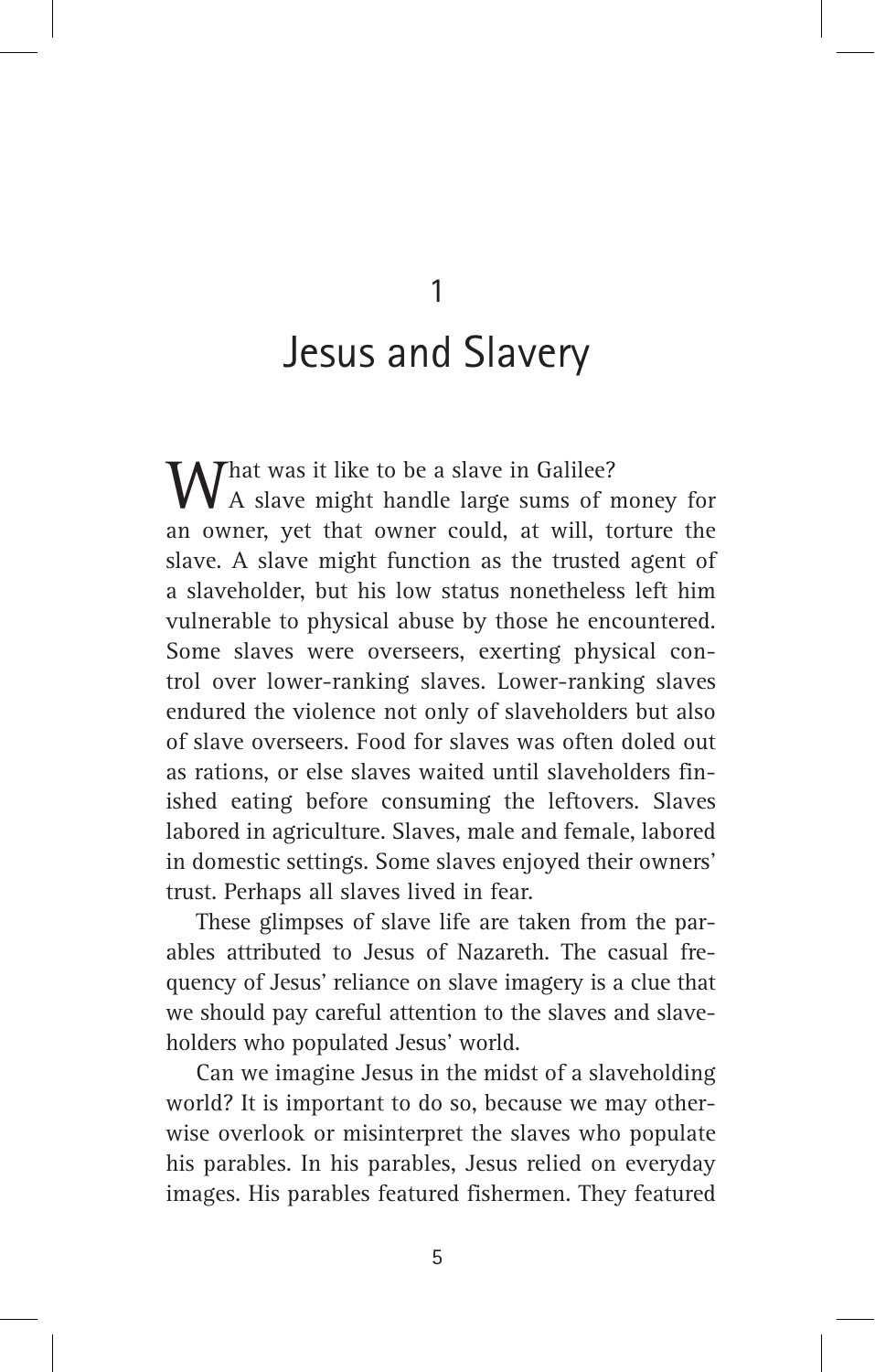women cleaning house. They featured sheep and shepherds, leaven and bread baking. They also featured, prominently and repeatedly, slaves and slaveholders.

Despite the familiarity of the parables, the slaves who populate the parables seem somehow unfamiliar. The King James Bible typically translates the Greek word *doulos* as "servant" rather than "slave." For many Christians the phrase "Well done, good and faithful servant" resonates in a way that the phrase "Well done, good and faithful slave" does not. The Greek is not ambiguous, however. In a wide range of sayings, Jesus refers to *douloi*, slaves.

Christians today struggle to make sense of the ways Jesus spoke about slaves and masters. Where's the good news? In assessing the place of slave imagery in Jesus' sayings, we need to account both for the battered slaves in his parables and for his mandate to his followers to become "slaves of all."

## **Slavery in Galilee and Judea**

Spartacus would not have found in Palestine the concentration of slaves he found in Italy in the first century B.C.E.-a concentration sufficient to muster an army. Nonetheless, slavery existed in Galilee and Judea. Small landholders owned a few slaves. Some householders owned a few slaves for domestic labor, gardening, marketing, and service as financial agents. Slaveholders incurred no penalties for sexual relations with their slaves, nor did slaves enjoy protection from unwanted sexual advances by their owners.

The Herodian household owned a vast number of slaves. Slaves and freedpersons associated with the Herodian household would have mingled with the free peasants of Galilee. Military officials and other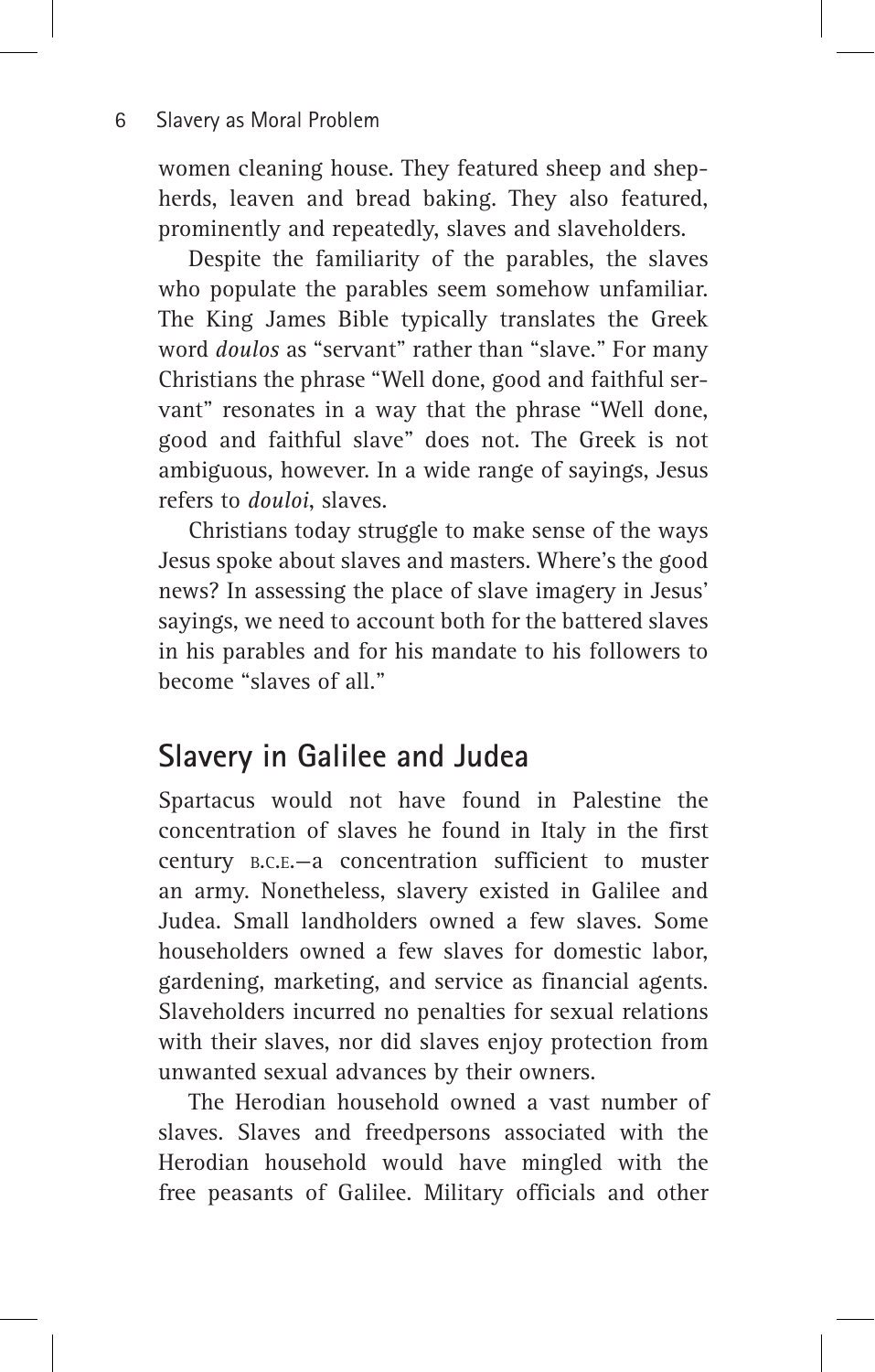occupying authorities brought slaves with them to Palestine. In Palestine occupying forces continued to buy and sell slaves.

The forms of slavery familiar to Jesus were more widely familiar throughout the eastern reaches of the Roman Empire. This may surprise those familiar with biblical law. The Torah stipulates that Israelites could not own fellow Israelites as chattel slaves. Rather, an Israelite could only hold a fellow Israelite as a bondsman or bondswoman for six years, with an expectation of freedom in the seventh year (cf. Exod. 21:1-11; Deut. 15:12-18; and Lev. 25:35-46). Even in the sixth century b.c.e., however, Jeremiah castigated the people of Jerusalem for ignoring this commandment (Jer. 34:8-16). We have no evidence from the Hellenistic or Roman periods to suggest that biblical slave law governed Palestinian practices.<sup>1</sup> Even if some pious Jews freed Jewish bondsmen and bondswomen in the seventh year of servitude, that practice would not have benefited Gentile slaves owned by Jews, nor would it have benefited Gentile or Jewish slaves owned by Gentiles in Palestine.

To be a slave in the Greco-Roman world was a harsh fate, regardless of whether the slaveholder was Gentile or Jew. Gentile, Jewish, and Christian moralists were critical of cruel slaveholders, but slaveholders suffered no penalties for cruel actions. Furthermore, even moralists approved of regular disciplinary violence against slaves. Sometime in the second century b.c.e., the Jewish sage Ben Sira wrote these words:

Fodder and a stick and burdens for a donkey; bread and discipline and work for a slave. Set your slave to work, and you will find rest; leave his hands idle, and he will seek liberty. Yoke and thong will bow the neck, and for a wicked slave there are racks and tortures.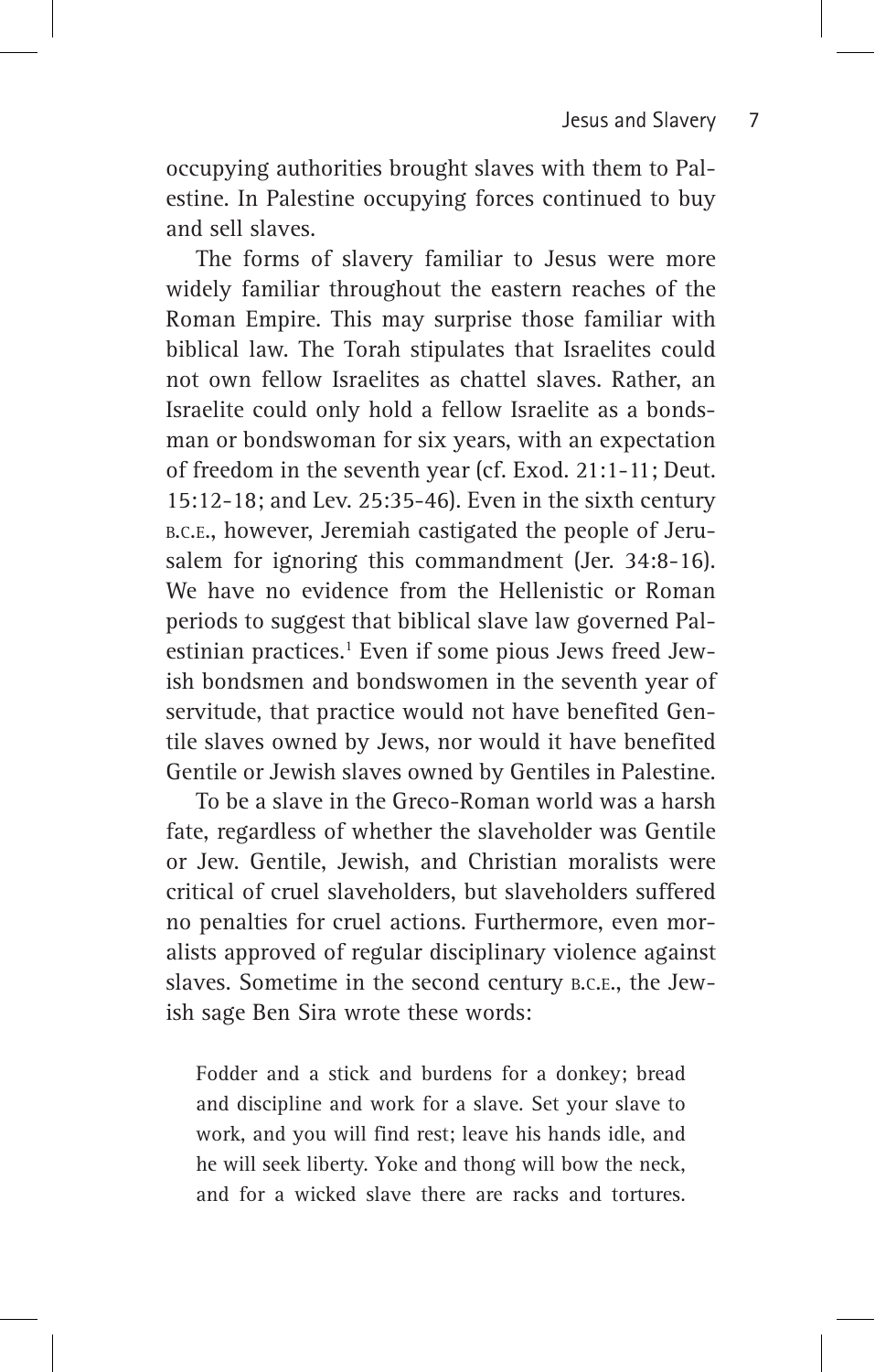Put him to work, in order that he may not be idle, for idleness teaches much evil. Set him to work, as is fitting for him, and if he does not obey, make his fetters heavy. Do not be overbearing toward anyone, and do nothing unjust. If you have but one slave, treat him like yourself, because you have bought him with blood. If you have but one slave, treat him like a brother, for you will need him as you need your life. If you ill-treat him, and he leaves you and runs away, which way will you go to seek him? (33:25-33)

Ben Sira advises the reader against unjust and overbearing behavior, yet his advice is paired with an injunction to rely on force to control slaves. Apparently, ancient and modern audiences have different understandings of what constitutes "unjust and overbearing behavior."

Ben Sira does advocate leniency for the slaveholder humble enough to own but one slave. Such leniency is justified on the basis of self-interest. The humble slaveholder would be hard up if the lone slave ran away. Similar advice can be found in the words of Gentile moralists of the era. We have no evidence to suggest that the slaves Jesus encountered were treated differently from the slaves in other eastern provinces.

So was there anything distinctive about Jewish slavery? Documents and inscriptions suggest that, outside of Palestine, synagogues sometimes purchased the freedom of Jewish slaves.<sup>2</sup> Perhaps Diaspora communities were especially concerned to strengthen their communities by rescuing fellow Jews.

What about rabbinic law? In many respects, Jewish slave law was similar to Roman slave law. An important exception: rabbinic law was more inclined than Roman law to penalize a slaveholder who caused the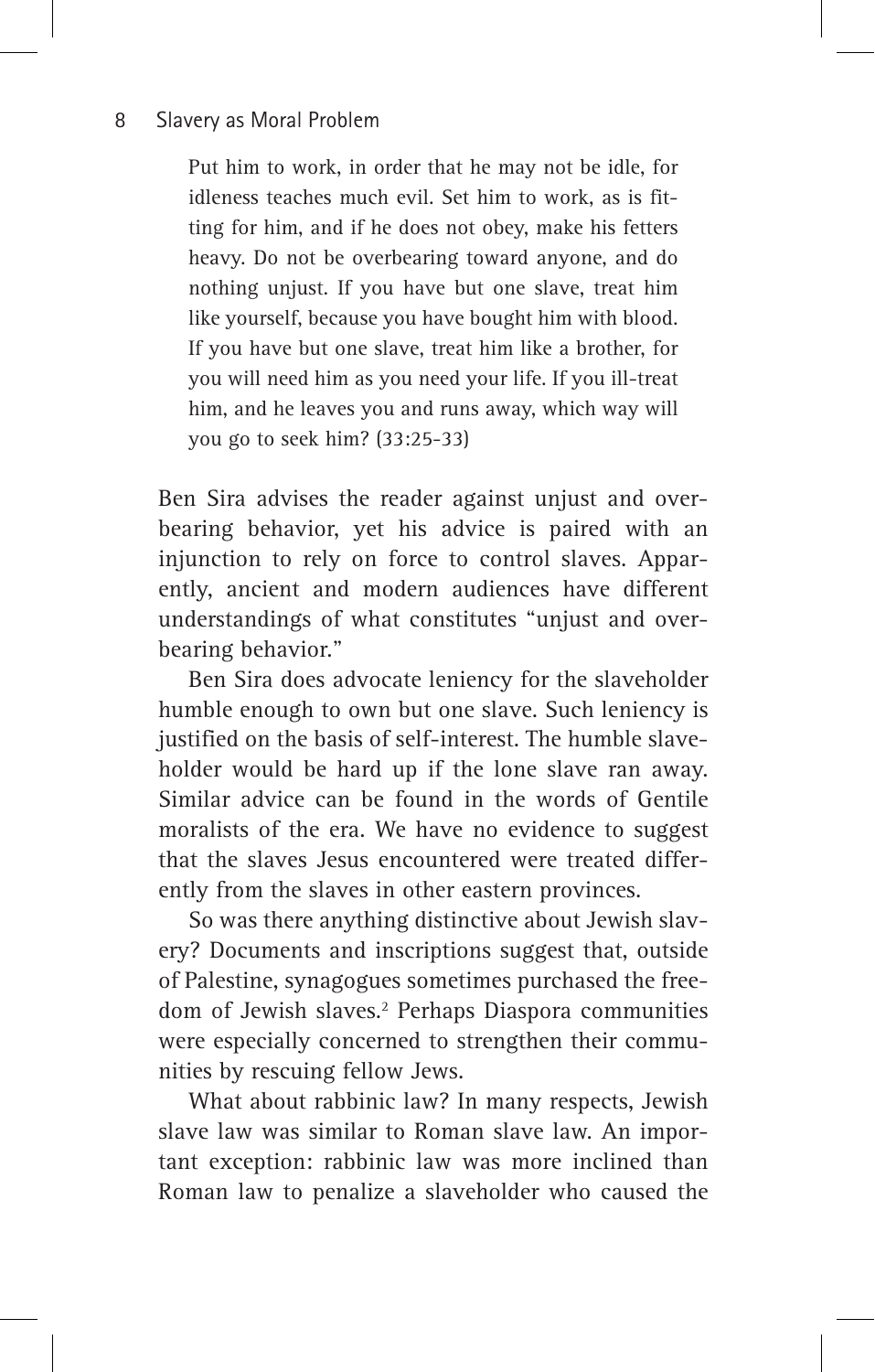death of his or her slave.<sup>3</sup> However, because rabbinic law was codified centuries after the destruction of the Jerusalem temple, it tells us little about the practices of Jesus' fellow Jews in the early first century.

Intriguingly, several first-century Jewish writers mention a group of Jews who rejected the practice of slaveholding. The Alexandrian philosopher Philo and the historian Josephus both claimed that a Jewish group known as the Essenes refused to be slaveholders. Philo asserted that Essenes repudiated the institution of slavery because they believed it violated the common humanity of those involved.<sup>4</sup>

The reports of Josephus and Philo can help us imagine what Jesus knew about slavery. First, we should note that both Josephus and Philo accepted Jewish slaveholding as the norm. Thus, the principled rejection of slaveholding demanded attention. Second, the reports of Josephus and Philo raise the possibility that Jesus of Nazareth might also have heard rumors about a group of Jews who questioned the morality of slaveholding. How might such rumors have influenced him?

Growing up in Nazareth, Jesus would likely have been familiar with the fate of the nearby Galilean town of Sepphoris. After the death of Herod the Great in 4 b.c.e., a Galilean named Judas led an armed insurrection against royal strongholds around Sepphoris. The campaign was short-lived. Three Roman legions crushed the uprising. In their brutal suppression of the rebels, the Romans crucified two thousand men in the vicinity of Jerusalem. In Galilee, Josephus tells us, the Romans sold the entire population of Sepphoris into slavery.<sup>5</sup>

In Galilee as in other parts of the Roman Empire, slavery was both a mundane and an ominous reality. While Jesus might have heard tales of a group of Jews called Essenes who repudiated slaveholding, it is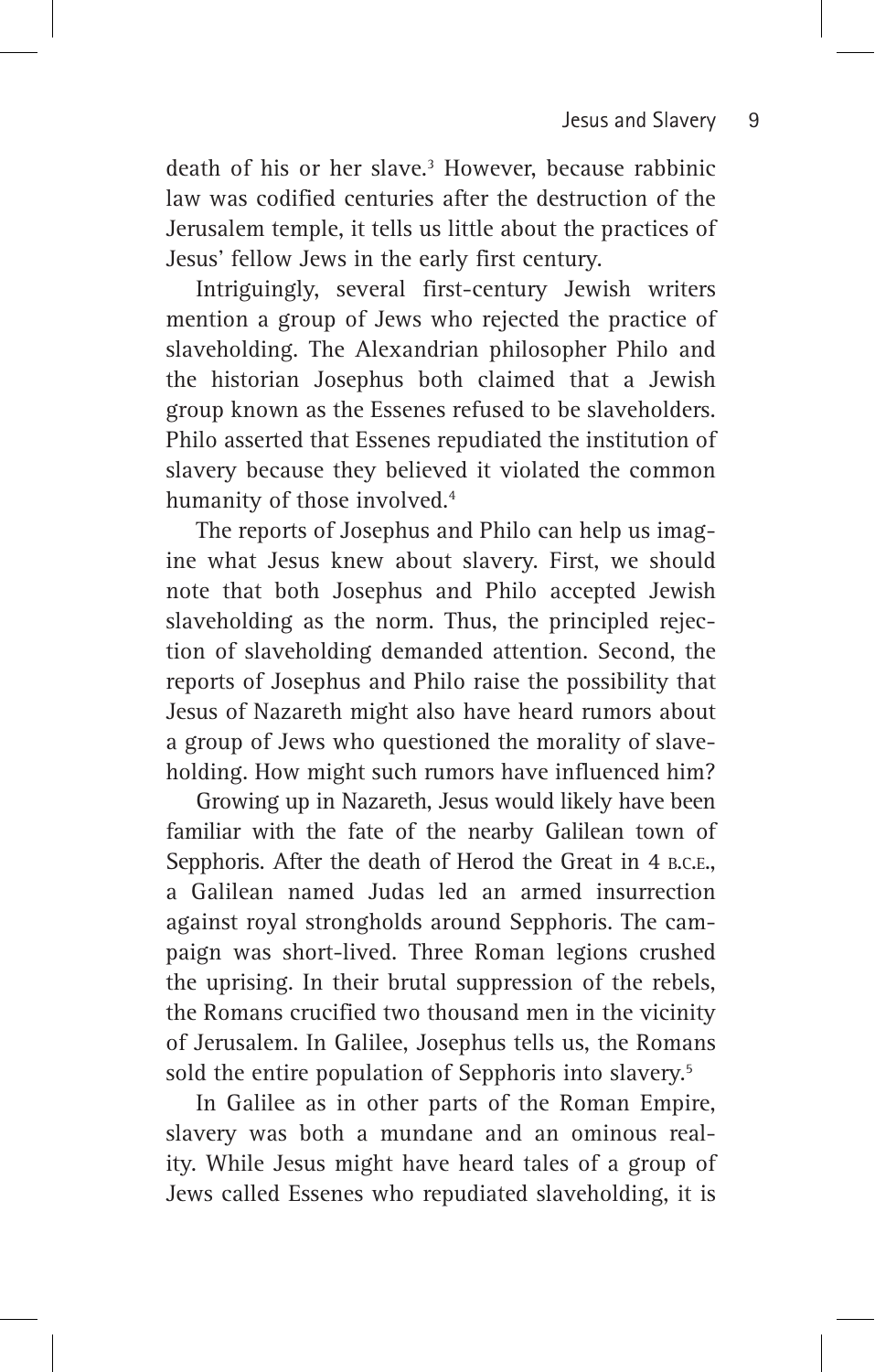still more likely that he heard tales of Galilean Jews dragged into the Diaspora to be sold as slaves.

## **Jesus in a Slaveholding World**

We do not know the name of the slaveholder quartered in Capernaum who reportedly sought Jesus' help in healing a household member, an incident variously reported in Matthew, Luke, and in what I take to be a variation, in John (Matt. 8:5-13; Luke 7:1-10; John 4:46-54). In all three Gospels, the healing is presented as a benefit to the slaveholder. The tradition records no words of admonition to the slaveholder, nor is there an injunction to the slaveholder to free a slave or slaves in return for the healing.

The accounts differ but each identifies the slaveholder as a military or royal official, a telling detail. In Galilee, Jesus would have encountered slaves associated with the Herodian household and security forces. In Judea, Jesus would have encountered slaves belonging to the members of the Roman military, slaves who might have been purchased anywhere in the empire.

In John, Jesus is reported to be in Cana when a royal official from Capernaum begs Jesus to go to Capernaum to heal the official's son. Promising that the son will live, Jesus tells the official to go on his way. On his way back to Capernaum, the official encounters his slaves coming to meet him with word of the boy's recovery (John 4:46-54).

In the Gospel of Matthew, the incident takes place in Capernaum. A centurion approaches Jesus to ask him to heal the centurion's *pais*, a word that may refer to a child, a slave, or even to a young male lover.<sup>6</sup> The centurion claims that he is unworthy to have Jesus in his house but expresses a belief that Jesus could heal the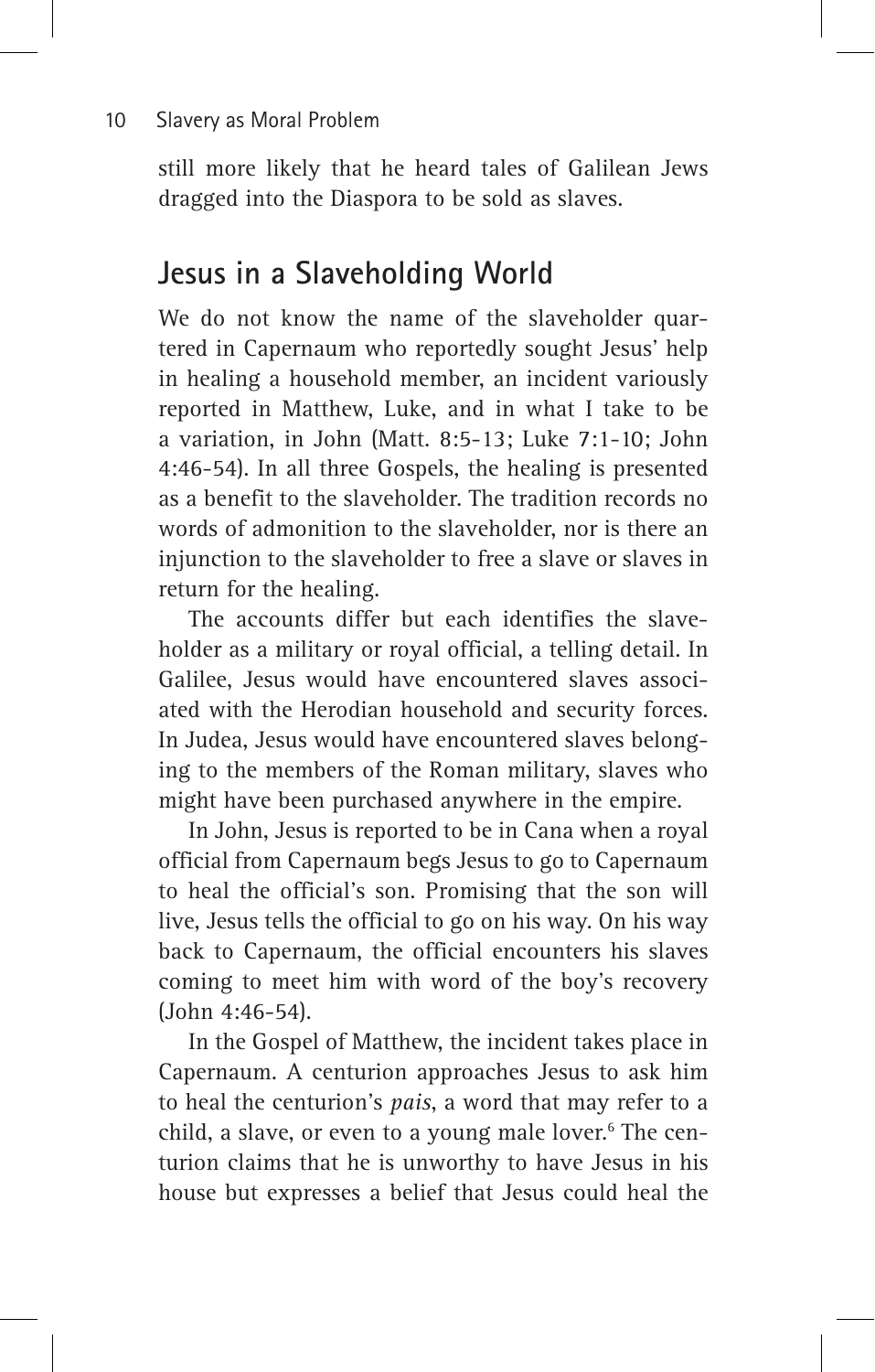*pais* by speaking a healing word. The centurion identifies himself as a slaveholder: "For I also am a man under authority, with soldiers under me; and I say to one, 'Go,' and he goes, and to another, 'Come,' and he comes, and to my slave, 'Do this,' and the slave does it" (Matt. 8:9).

The Gospel of Luke narrates a more detailed version of the incident (Luke 7:1-10). Luke reports that a centurion in Capernaum has a valued or honored slave who is ill. The centurion sends a delegation of Jewish elders to Jesus to beseech his assistance. The elders beg Jesus on behalf of the Jewish community. The centurion, they say, built the synagogue, presumably the synagogue where Jesus taught and healed (Luke 4:31-37). Jesus accompanies the elders to the centurion's house, but on the way they encounter a second delegation, this time a delegation of the centurion's friends. The friends deliver the message that in Matthew the centurion delivers himself. The centurion considers himself unworthy to have Jesus in his home but entreats Jesus to speak a healing word. The friends report the words spoken by the centurion himself in Matthew: "For I also am a man set under authority, with soldiers under me; and I say  $\dots$  to my slave, 'Do this,' and the slave does it" (Luke 7:8).

The centurion is strikingly concerned for the wellbeing of his slave. Such paternalism is consistent with imperial slaveholding ideology. The centurion's message suggests not so much humility as the deference of an authoritarian man to the greater authority of Jesus. Both in Matthew and in Luke, the centurion is said to call Jesus *Kyrie*. *Kyrie* is often translated *Lord*, but in this context, it is more appropriately translated *Master*. The centurion, a military man, acknowledges the authority of those hierarchically above him and the obedience of those hierarchically beneath him. Jesus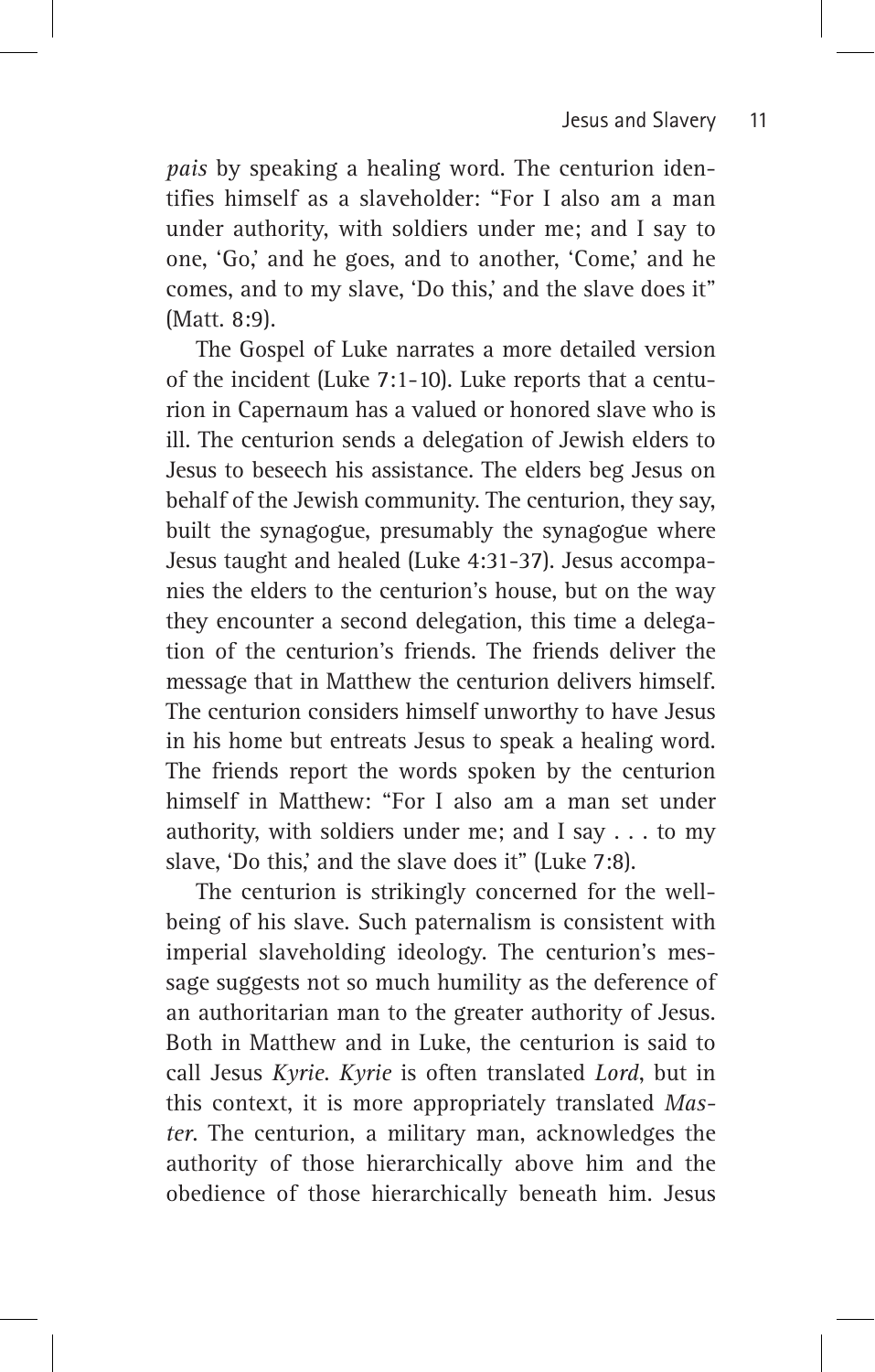ranks among those above him in power. Jesus responds positively to the centurion's declaration of trust in the chain of command: "Not even in Israel have I found such faith" (Luke 7:9). The slave is healed.

Did Jesus in fact reach out in compassion to a slaveholding official of Capernaum, or did later tradition invent the episode in all its variants? Jesus enjoyed a reputation as a healer, and I expect there were historical incidents that engendered that reputation. What seems important is that three Evangelists have no qualms about reporting Jesus' approving interaction with a slaveholder. To an extent that is difficult for us to appreciate, slaves and slaveholders were an unquestioned part of the landscape of the Roman Empire, even in its remoter provinces.

The presence of slaves in their masters' retinues was so commonplace as to escape comment. Consider an incident reported toward the end of each canonical Gospel. Each Gospel reports that during Jesus' arrest, the ear of the high priest's slave is severed. However, in describing the arresting party, none of the Gospels bothers to mention that slaves are present. Consistent with patterns of narration we find from other sources in the Greco-Roman world, the inclusion of slaves in such cohorts is so ordinary as to escape notice. Had the slave's ear not been severed, no Gospel would note his presence.

The Gospels are peppered with reports of Jesus in conversation, often tense, with those threatened by him. His interlocutors are variously identified as scribes, Pharisees, and teachers of the Law. Are these men slaveholders? They are not identified as such, and we should not assume they are. But they might be.

The implicit assumption that they are *not* slaveholders is problematic. Jesus moved in a world of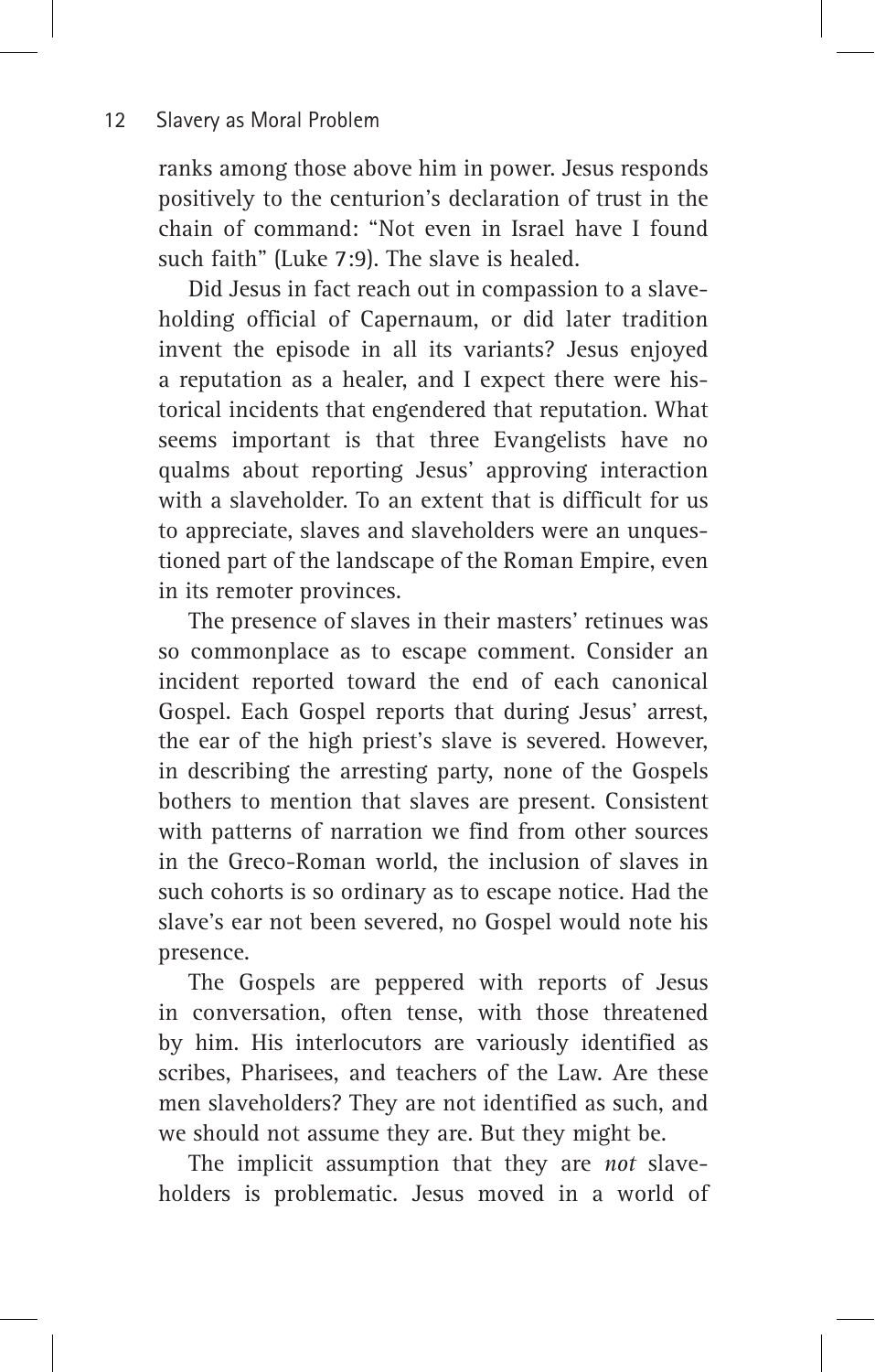slaveholders and slaves, a world where slavery was an everyday reality. The Evangelists mention the presence of a slave in the cohort that arrests Jesus only because of a violent incident involving the slave. Why bother to mention slaves who might accompany Pharisees or scribes? Why bother to mention that some of these individuals owned slaves?

The situation is no different with those drawn to Jesus for wisdom or healing. I have already commented on Jesus' readiness to respond to the plea of a royal official or centurion who was a slaveholder. Here is a brief list of some other figures in the Gospels who, if they were historical figures, could plausibly have been slaveholders: the leader of a synagogue, identified in Mark and Luke as Jairus, who requests healing for his daughter (Matt. 9:18-25; Mark 5:21-34; Luke 8:40-55); the rich young man who approaches Jesus to ask about eternal life (Matt. 19:16-22; Mark 10:17-22; in Luke 18:18-25, a rich ruler); Zacchaeus (Luke 19:1-10); the Syrophoenician woman (Mark 7:24-30; cf. Matt. 15:21- 28); and Nicodemus (who first appears in John 3:1-10).

This list is not exhaustive. Could a Pharisee who invited Jesus to dine at his home be a slaveholder? How would it affect our reconstructions of the circles around Jesus to take into account the slaveholding population of first-century Palestine?

Although Jesus is reported to instruct Zacchaeus and the rich young man to divest themselves of their wealth in part or whole, he gives no special instructions to free whatever slaves they own. Was there a "historical Jairus"? A "historical Zacchaeus"? If not, I find it perfectly plausible that Jesus interacted with slaveholding peers of Jairus and Zacchaeus. The Gospels do not describe Jairus and Zacchaeus as slaveholders, but then we would not expect them to do so.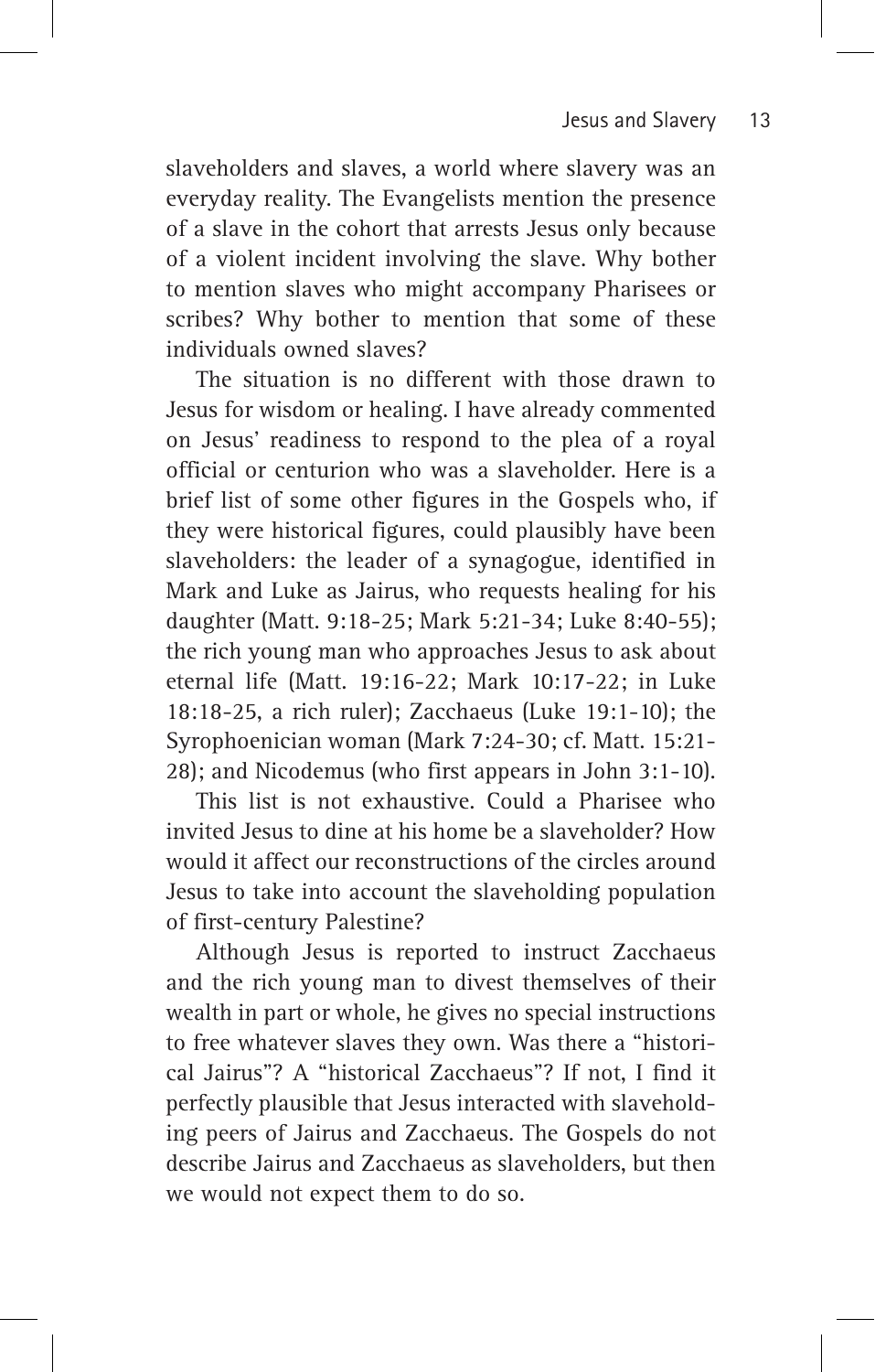#### 14 Slavery as Moral Problem

Perhaps most problematically, Luke implies that some of the apostles were slaveholders. In Luke 17, Jesus speaks to his disciples. The apostles petition Jesus to enhance their faith. Jesus replies that if the apostles had the faith of a mustard seed, they could move mountains. Still speaking to the apostles, he continues:

Which one of you who has a slave that plows or tends sheep, when he returns home from the field, would say to him, "Come here at once and take your place at the table?" Would you not rather say to him, "Prepare supper for me, put on your apron and serve me while I eat and drink; later, you may eat and drink?" Do you thank the slave for doing what was commanded? So you also, when you have done all that you were ordered to do, say, "We are worthless slaves; we have done only what we ought to have done." (Luke 17:7-10)

Luke's suggestion that the apostles include slaveholders is incidental and casual.

A trend in commentaries is to analyze this parable without recognition of its second-person address, an address that, in context, is directed to the disciples and more immediately to the apostles. Joseph Fitzmyer at least acknowledges the difficulty: "Details in the parable proper (having a servant, a farm with fields to be plowed and sheep to be tended) seem out of place if the parable were originally addressed either to 'disciples' or 'apostles'."7

Such details seem out of place to us but not to Luke. In 18:28, Peter reminds Jesus that he and his companions left their households to follow Jesus. Did some of those households include slaves? The two volumes of Luke-Acts are colored by Luke's cosmopolitan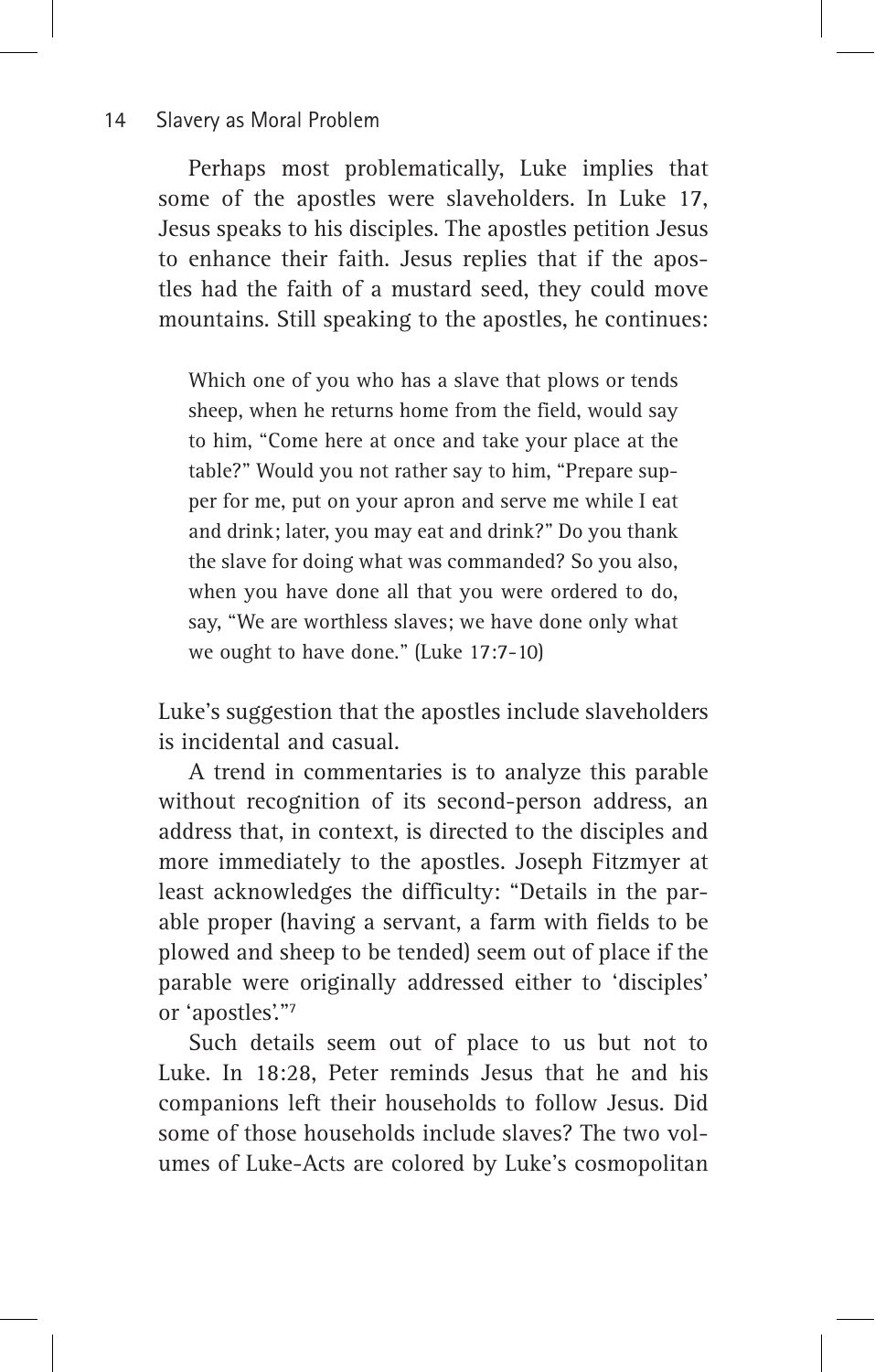knowledge of the wider empire. Still, though I find it difficult to imagine the apostles as (former) slaveholders, it gives me pause to consider that Luke, so much closer than I am to the everyday realities of Jesus' world, sees nothing amiss in an off-the-cuff suggestion that some of Jesus' close followers might have had experience giving orders to slaves.

If Jesus interacted with slaveholders, he surely interacted with slaves as well. Again, one can imagine that some of the slaves and former slaves with whom Jesus interacted would not be identified as such. Luke claims that Jesus was supported by, among others, Joanna, who was the wife of Herod's steward Chuza (Luke 8:1-3). Stewards were often freedmen or slaves, and a steward's wife was likely to share his social status.

Joanna does not seem to be impoverished, but one would expect the wife of Herod's steward to have some resources at her disposal. Without concluding that Joanna was in fact of servile status—more likely a freedwoman than a slave, given her liberty to accompany Jesus—Luke's report that she traveled in Jesus' company opens the possibility that Jesus was in regular conversation with slaves and freedpersons associated with the Herodian household.

Much of this is, admittedly, speculative. However, we should keep in mind that ancient sources did not mention that an individual was a slaveholder unless that fact was immediately relevant. As a result, there was no reason for the Evangelists to name figures such as Nicodemus or Zacchaeus as slaveholders. I do not think we should assume they were—but it's at least as problematic to assume they were not. Likewise, we have little way of knowing whether other named or unnamed figures in the Gospels should be understood as slaves.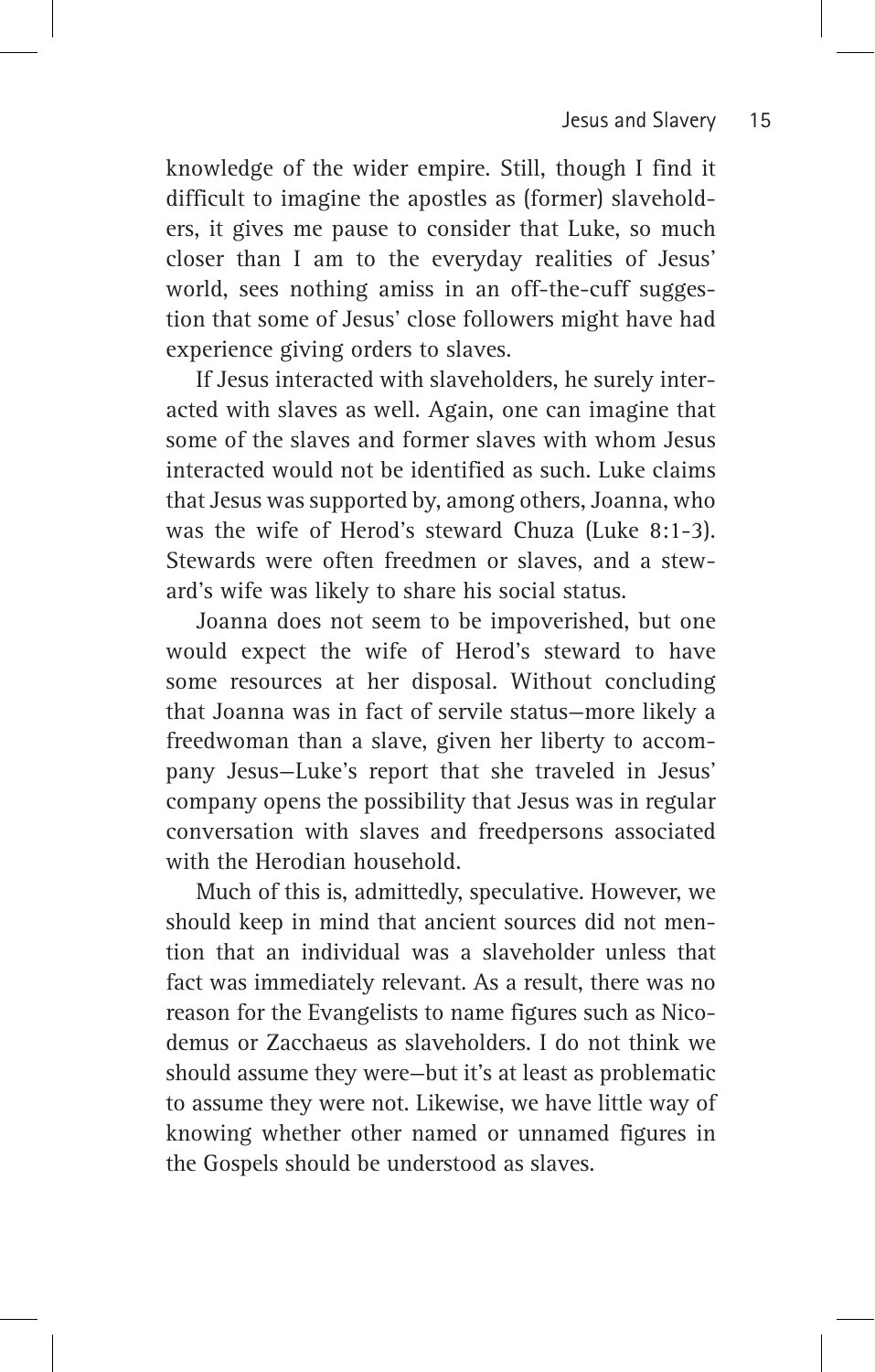## **Slavery in the Parables of Jesus**

Jesus' reliance on the imagery of slavery is perhaps the most important reason to situate him in a slaveholding landscape. Slaves appear in every branch of the Jesus-sayings tradition. The Gospels of Mark and John preserve sayings attributed to Jesus that feature slaves. So does the extracanonical *Gospel of Thomas*. Slaves are prominent in the parables of Q, the hypothetical early Christian document that can be defined as material common to Matthew and Luke but absent from Mark. Slaves are featured in parables found uniquely in Matthew or Luke.

Some parables attributed to Jesus turn on interactions between masters and slaves. In many of those parables, at least in the versions transmitted by the Evangelists, the master or slaveholder figuratively represents God. In other parables—for example, the parable of the prodigal son—slaves appear as incidental actors. The details about slave life that we glean from the parables are consistent with other kinds of evidence regarding slavery throughout the Empire.

Jesus' parables do not represent the full spectrum of slave life in the Roman Empire. For example, the parables do not depict slaves consigned to the harshest labors, such as laboring in mines. Nor do Jesus' parables feature prostitutes, who were frequently slaves. Keeping in mind these restrictions, we may infer from the parables that a slave's lot was not the most miserable fate in the Roman Empire.

Based on Jesus' parables, for example, we may infer that slaves did not eat as well as their owners. In one Lukan parable, Jesus refers to a slave who is tasked with giving out rations to fellow slaves (12:42). In another Lukan parable, to which I have already referred, Jesus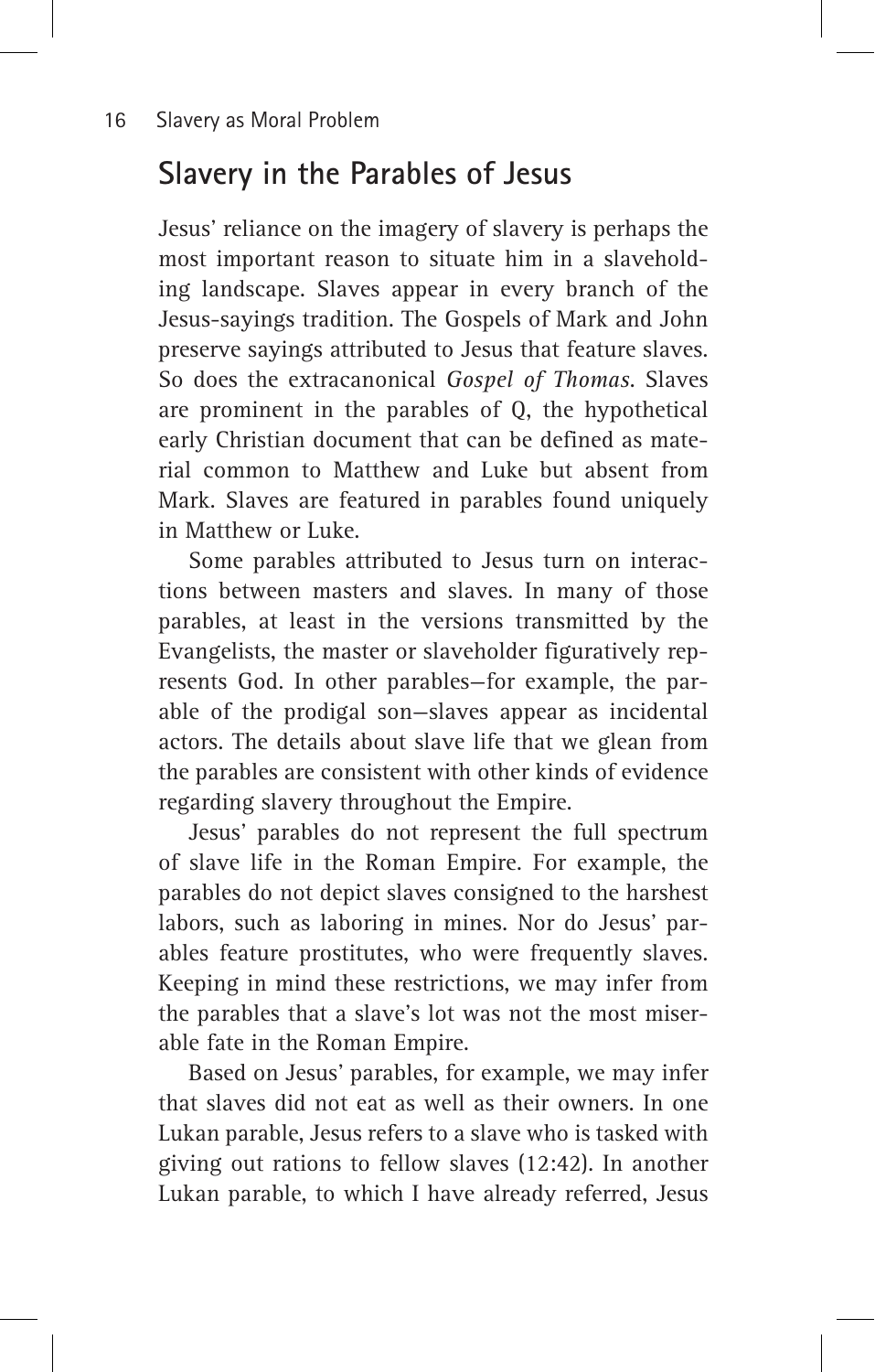suggests that a slaveholder would routinely expect a slave who had been working outdoors all day to delay his own dinner until he had served his master (17:7- 9). Nevertheless, as we may infer from the parable of the rich man and Lazarus, many slaves enjoyed higher caloric intakes than beggars, who would hunger even for scraps (Luke 16:19-21).

The relationship of "slaves" to "the poor" requires investigation. The lot of a free poor person was often miserable. Likewise, the lot of a slave was often miserable. Still, it is revealing that throughout the empire, poor persons who were legally free lived in horror at the prospect of enslavement. Material conditions were desperate for many in first-century Palestine before the Jewish War, yet the population was terrorized and debilitated by the large-scale enslavement that resulted from that war. We have no evidence that any man who saw his wife dragged off to be sold as a slave said, "I'm glad she'll have a good meal." Men chained on the auction block did not measure up prospective buyers as patrons.

In writing of the rebel leader Eleazar speaking to the defenders of Masada, Josephus famously attributed to Eleazar words that proclaim, in effect, death before slavery: "Is a man to see his wife led off to violation, to hear the voice of his child crying 'Father!' when his own hands are bound?"8 One reason a husband would dread seeing his wife taken in slavery was that a female slave was considered the sexual property of her owner. According to Josephus, because the men at Masada feared slavery more than death, they killed their wives and children and then themselves. Eleazar's speech is invented. The sentiment, however, is not. Slaves were considered without honor; to be a slave was shameful. This was a powerful concept in a society predicated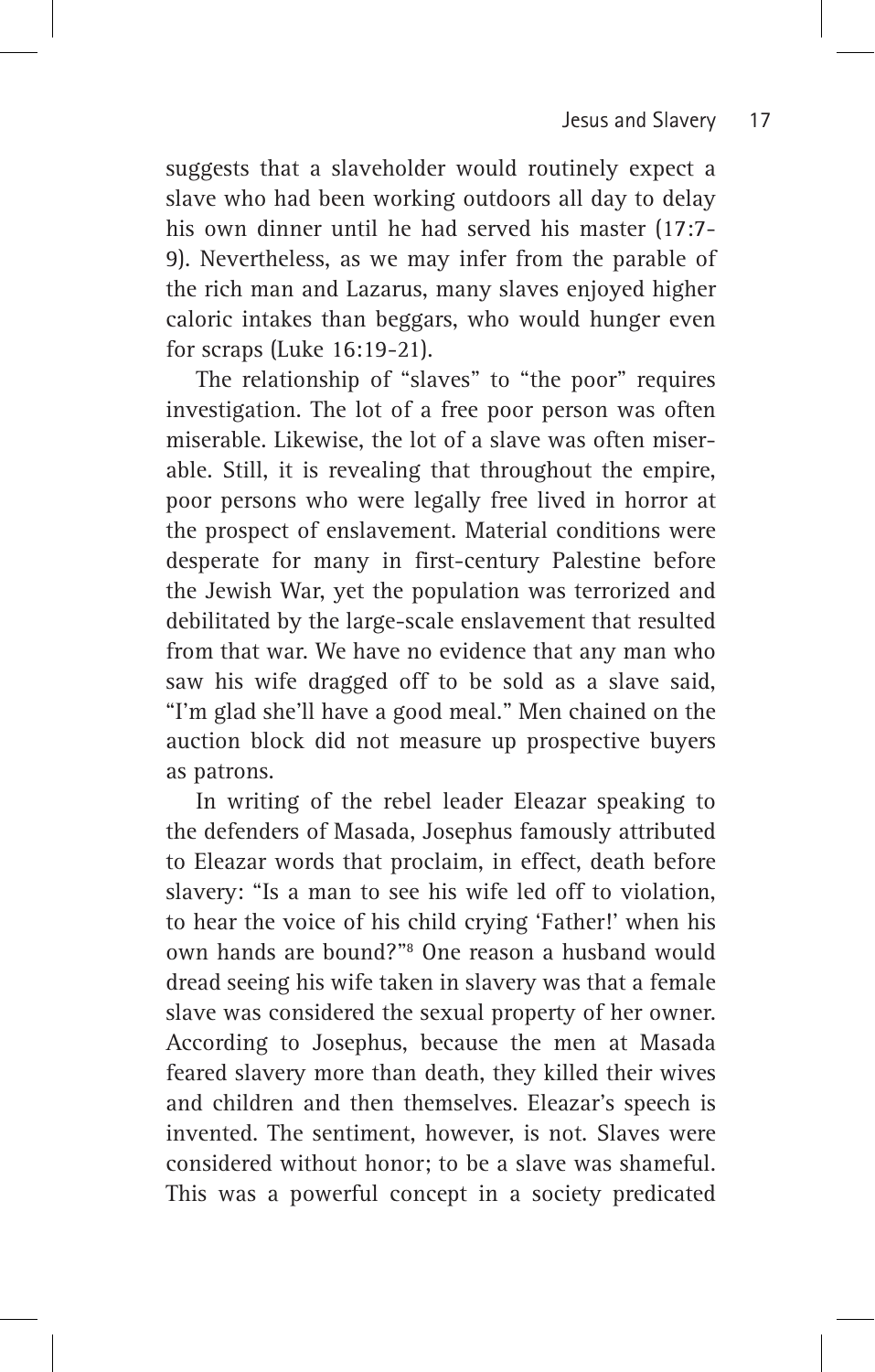on the dynamics of honor and shame. Throughout the empire, many preferred an empty belly to a ration of grain doled out by an overseer.

#### Luke

To give a better sense of the variety of ways in which slaves figure in the sayings tradition, let us consider a handful of parables from Luke. How do the Lukan parables help us think about the relationship between the categories of "the poor" and "slaves"? In the parable of the dinner party, the master orders his slaves to invite guests to a dinner (Luke 14:16-24; cf. Matt. 22:1-10). When the first guests decline, the master tells his slaves to deliver invitations to the poor, the disabled, and the shabby folk in roads and lanes. Still, the master does not ask the slaves themselves to join the party, reinforcing status distinctions between slaves and destitute free persons. Some slaves were not as materially deprived as the poorest free persons, yet the system of slavery nonetheless accorded slaves a lower status.

A similar dynamic colors the parable commonly known as the Prodigal Son (Luke 15:11-24). The son grew up on an estate that includes both hired hands and slaves. Hungry in a foreign land, the son nostalgically recalls his father's well-fed hired hands. When he returns to his father's estate, the father calls his slaves and says, "'Quickly, bring out a robe—the best one—and put it on him; put a ring on his finger and sandals on his feet.'" The parable ultimately returns the son to a position of respect within the family. He is honorably garbed and honorably shod. The dignity and uniqueness of a son's position is reinforced by the presence of family slaves, stooping to fasten sandals on the son's hard-traveled feet.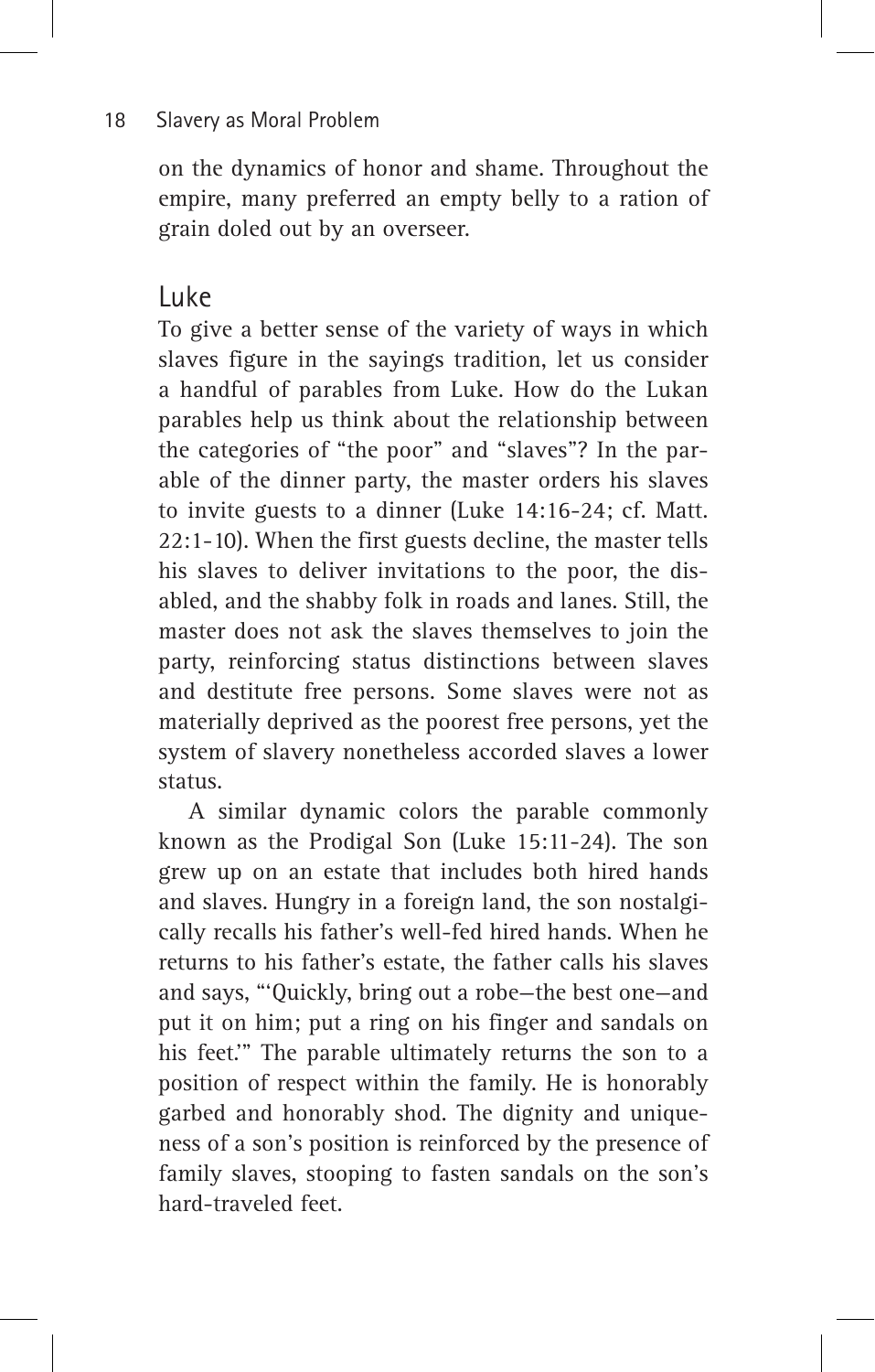Slaveholders relied on slaves to manage funds and even to manage other slaves. The prerogatives of those enslaved agents or managers could be considerable. In Luke's parable of the slave overseer (12:42-48; cf. Matt. 24:45-51), the overseer, who distributes food rations to other household slaves in the slaveholder's absence, has access to the storerooms. In his owner's absence, he eats and drinks to excess, and he abuses his power over the other slaves.

This is the only canonical parable to feature female slaves. The overseer beats both male and female slaves. The parable illustrates the access some slaves enjoyed both to power and to material resources. We should note that most slaves in the parable do not enjoy such access. Although the parable centers on the slave manager, the parable presents him as an atypical slave.

We should not leave Luke's version of the parable of the slave overseer without commenting on its final vision of punishment—not its gruesome allusion to dismemberment (the angry slaveholder cuts the overseer in pieces) but its disturbing summary of the routine discipline of slaves: "That slave who knew what his master wanted, but did not . . . do what was wanted will receive a severe beating. But the one who did not know and did what deserved a beating will receive a light beating" (Luke 12:47-48). These words that Luke attributes to Jesus crystallize ancient expectations regarding the vulnerability of slaves to disciplinary violence.

#### Matthew

Two facets of slavery evident in the parables of Luke are still more evident in the parables of Matthew. The first is that many slaves in the Roman Empire acted as agents or managers for their owners, as illustrated by Luke's parable of the slave overseer. When we turn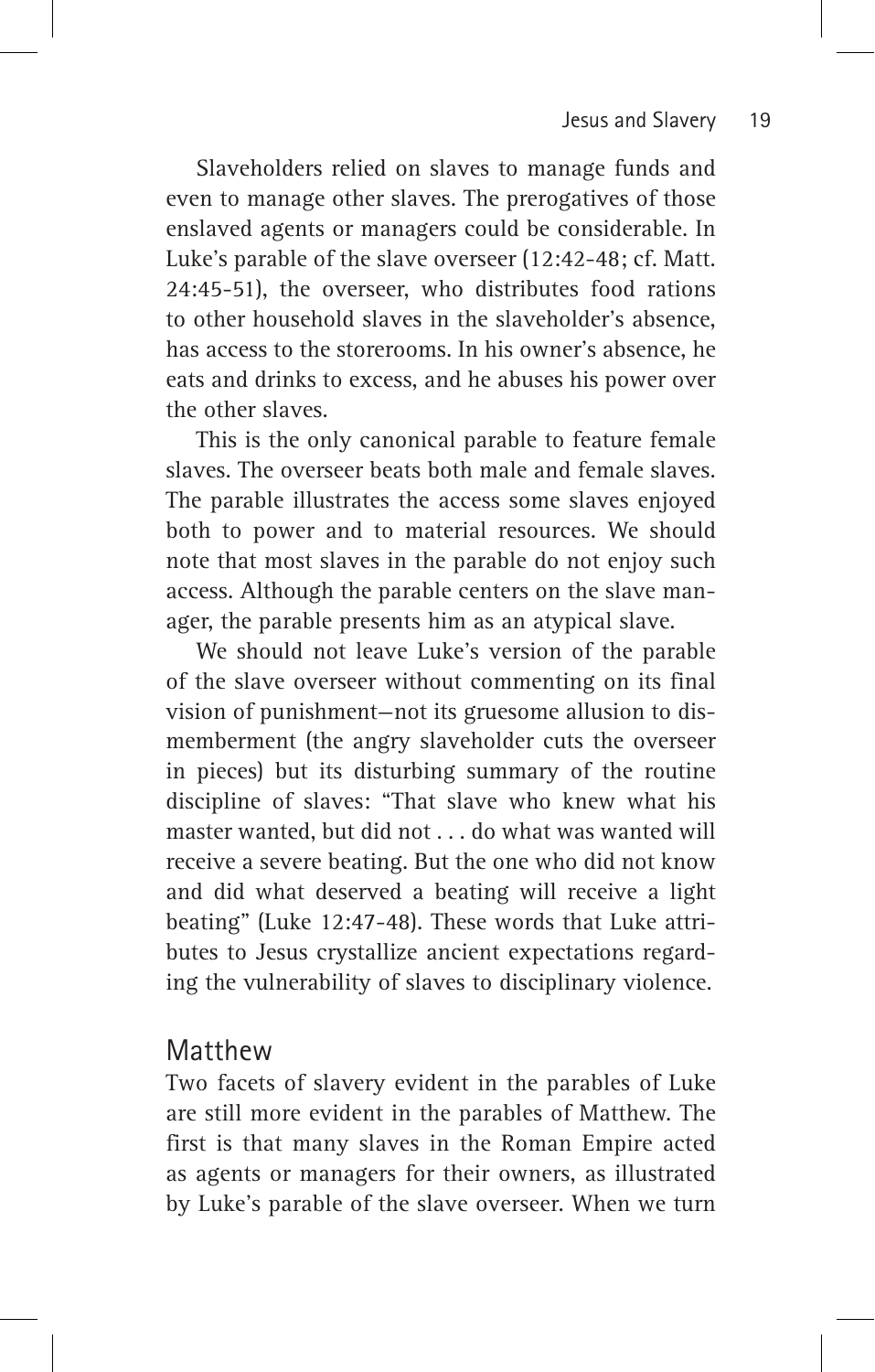to Matthew, we find that almost all parables in which slaves figure feature slaves who act as agents or play managerial roles. Second, in Luke's parable of the slave overseer, Jesus gives a pithy summary of slaves' routine expectations of violence: those who knowingly defy the slaveholder are beaten severely, but even those who unwittingly fail to please the slaveholder should expect to be bruised. The parables of Matthew emphasize this liability of the slave to abuse and punishment. Although the agricultural slaves of the parable of the weeds and wheat escape this cycle of violence (13:24-30), every other Matthean parable that features slaves in either central or supporting roles describes the physical violation of at least some of those slaves (Matt. 18:23-35; 21:33-41; 22:1-10; 24:45-51; 25:14- 30). Slaves are seized, imprisoned, treated with dishonor, beaten, cut in pieces, handed over to torturers, consigned to a place of "weeping and gnashing of teeth," killed, and stoned. This list of injuries to slaves' bodies is evidence of first-century familiarity with the travails of enslaved life.

Slaves in several of Matthew's parables command considerable wealth. Because of their access to wealth, many readers of Matthew have found it difficult to fit them into the category of slave. However, the more we know about slavery in the Roman Empire, the more credible this identification becomes. Some slaves in the Roman Empire rose to positions of considerable authority, influence, and even wealth. The best known of these powerful slaves were members of the family of Caesar. As personal attendants and financial agents, these slaves had unique access to the most powerful individuals in the empire. Free persons who sought access to those powerful individuals might strategically curry favor with well-placed slaves.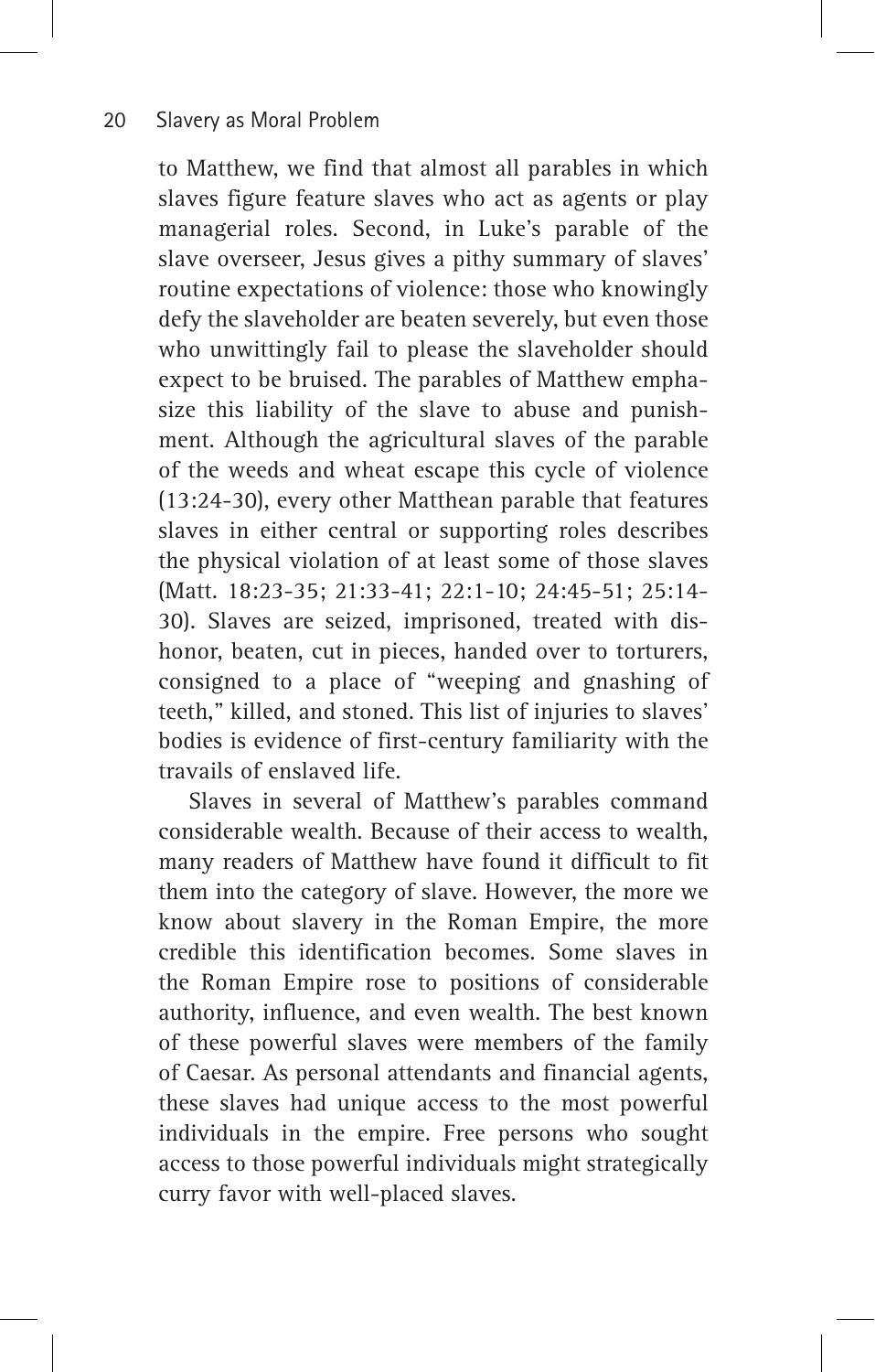Because free persons relied on slaves to handle finances, many slaves enjoyed access to wealth. A few slaves accumulated personal funds that amounted to small fortunes. However, such slaves were still liable to whatever punishment an owner might choose to mete out. So, for example, Matthew recounts the parable of the unmerciful slave (18:23-35). A slave who belongs to a king owes the king ten thousand talents, a staggering sum. The magnitude of the debt suggests a slave who enjoys seemingly unlimited access to the king's coffers. The king is at first inclined to sell the slave and his family in order to recoup the debt but responds to the slave's plea for mercy and agrees to wait for payment. The slave turns around and imprisons a fellow slave who owes him a much smaller debt. When the king discovers the unmerciful slave's cruelty, he responds by handing him over to torturers.

Again, contemporary readers may take that as an exaggeration, but many of the punishments employed by ancient slaveholders qualified as torture under any definition. In some parts of the ancient Mediterranean world, slave owners hired public officials to discipline their slaves. An inscription from the Italian city of Puteoli detailed the job description of a *manceps*, which included the task of torturing and executing slaves on demand. The *manceps* supplied the equipment.<sup>9</sup> In this context the king's directive that his slave should be handed over to torturers hardly seems fanciful.

In the parable of the talents, the slaves are financial agents. The master entrusts them with his wealth—and keeps them in check with force (25:14-30; cf. Luke 19:11-27). The "wicked" third slave explains to his owner that he has buried his single talent because his master is a harsh man, whom he fears. The "good and faithful" slaves do not identify fear as a motivation.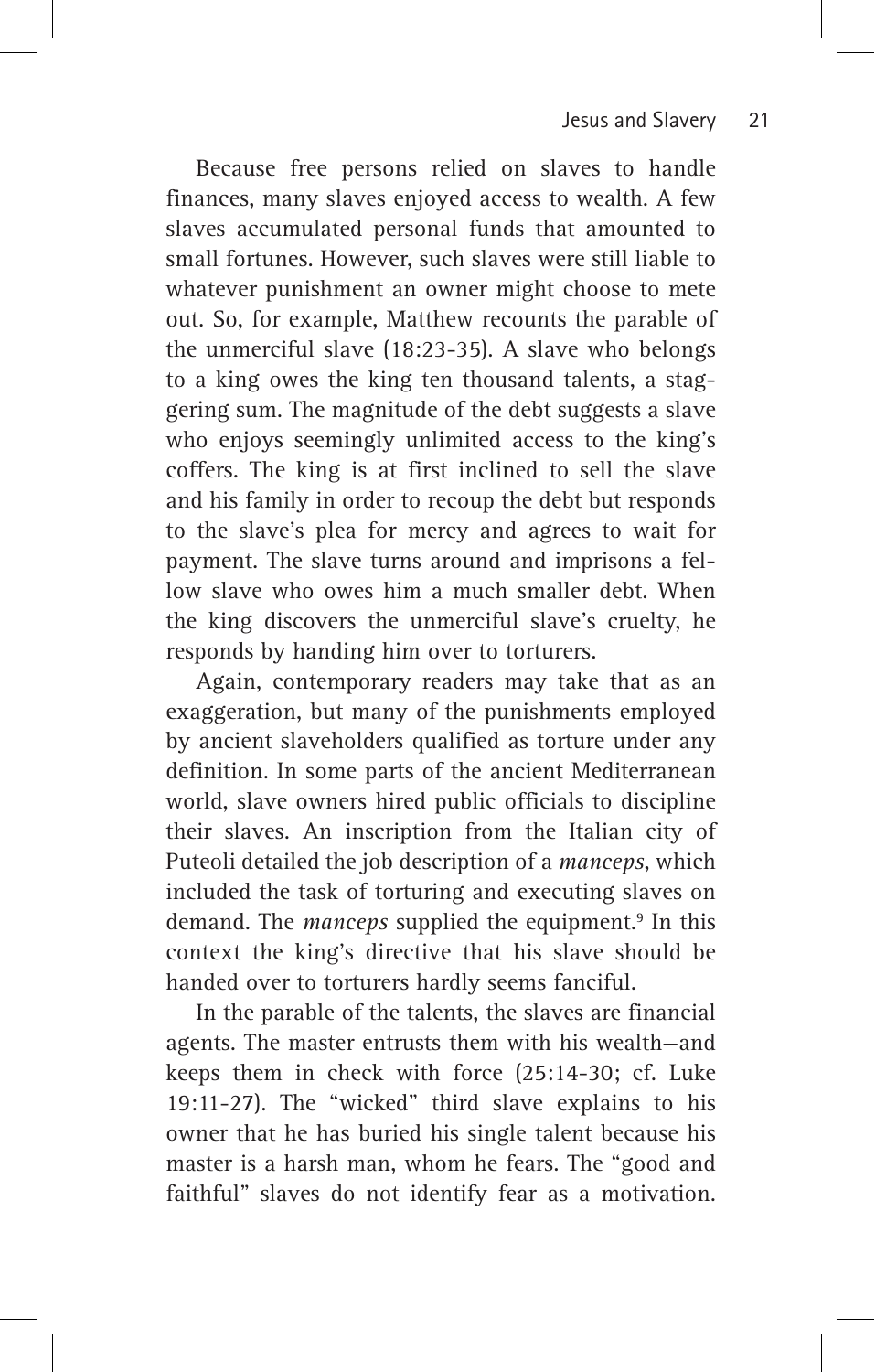Surely, however, they are aware that vulnerability to physical abuse is inherent in the situation of the slave. Classicist Richard Saller writes of Roman slavery, "The lot of bad slaves was to be beaten and that of good slaves was to internalize the constant threat of a beating."10 Parables that conclude with wicked slaves enduring corporal punishment allude to the strongest incentive slaves had for loyalty to their owners: fear of disciplinary retribution.

In Roman law and practice, slaves lacked the ability to protect their own bodies. Although in many parables the abuse occurs as disciplinary action, slaves in several parables act violently toward fellow slaves. In the two Matthean parables where slaves are killed, the violent encounters take place outside the master's household, as slaves perform duties required of them. For example, in the parable of the vineyard, wicked tenants beat and then kill the slaves sent to collect rent (21:33-41; cf. Mark 12:1-12; Luke 20:9-19). The vineyard owner anticipates that the tenants will treat his son with greater respect. He understands that a son merits respect that is denied to slaves. His logic makes sense in a society structured by slaveholding.

In the opening of this chapter, I noted that, despite the familiarity of the parables, the slaves who populate the parables are somehow unfamiliar to readers today. One likely reason is that the King James Bible and other influential English-language translations render *doulos* as "servant" rather than "slave." My analysis of the parables suggests an additional reason for this lack of familiarity: for those unacquainted with some of the distinctive elements of Roman slavery, including the substantial wealth accumulated by a few slaves and the violence to which all slaves were vulnerable, the slave parables may seem fantastic. In addition, there may be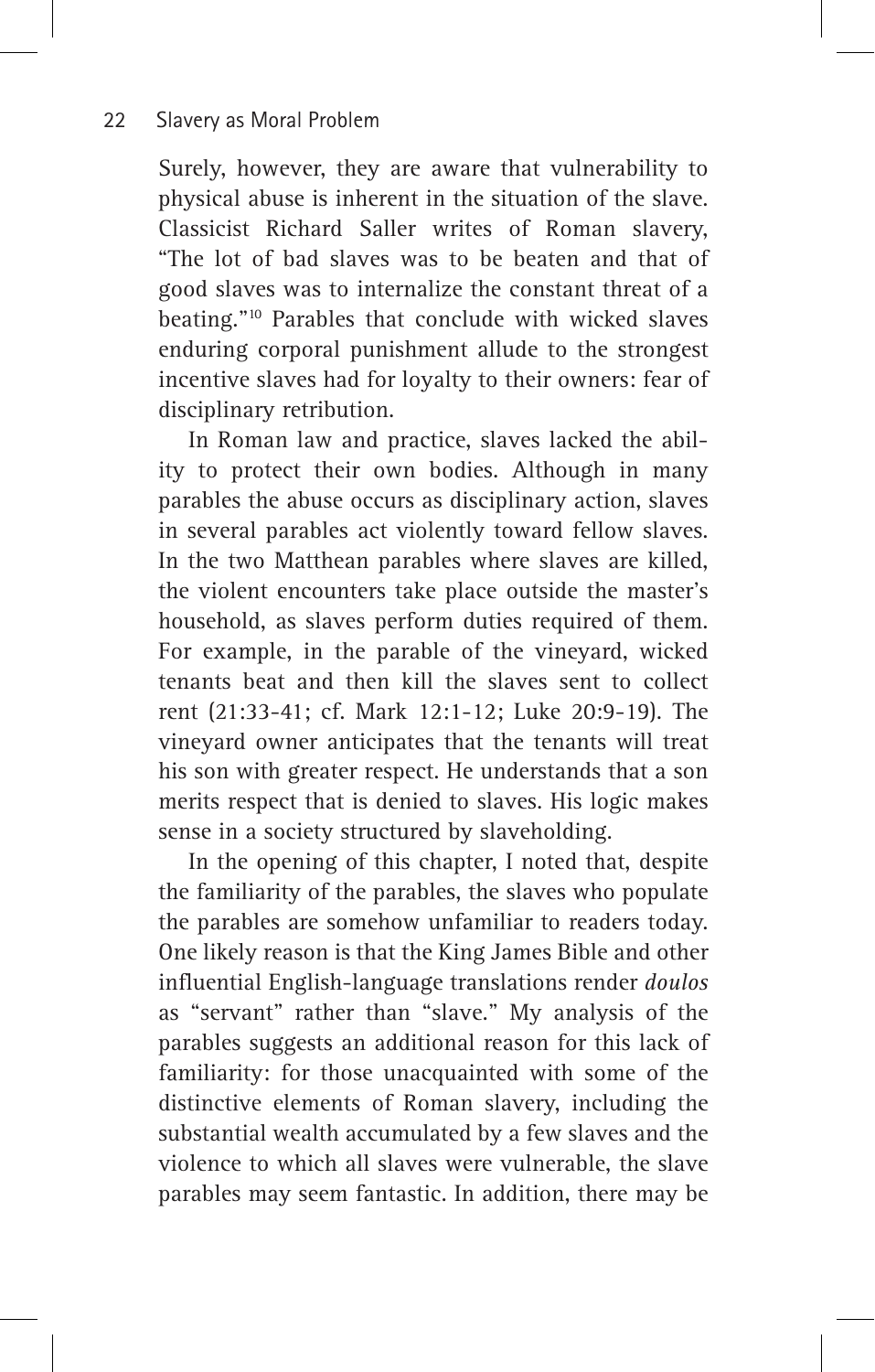a third reason why the slaves of the parables remain unfamiliar: quite simply, today's Christian readers of the Gospels are uncomfortable to confront the degree to which the parables rely on troubling assumptions about the relationships between slaves and slaveholders. To say that Jesus relies on the patterns of slaveholding in his parables does not mean Jesus therefore approves of those patterns of behavior. Nevertheless, he does not explicitly repudiate those behaviors.

As I argue in the next section, the gospel Jesus proclaims is incompatible with slaveholding values. To live out the gospel, then, we need to be honest about the ways in which our patterns of thinking are unwittingly complicit with a system in tension with the gospel. Readers of the Gospels come to recognize the disciplined flesh of parabolic slaves as an antitype, a model to avoid. Curiously, however, the Gospels feature another tortured body as a model to emulate: the battered and crucified body of Jesus. In a peculiar way the corporal punishment of disobedient slaves in the parables foreshadows the broken body of Jesus, ridiculed, beaten, and executed. The good news about Jesus and the good news he proclaims can strengthen us as we work to rectify the bad news in the world around us.

#### **The Death of a Slave**

One saying attributed to Jesus stands out for its implicit challenge to the ethos of slaveholding. According to the Gospel of Mark, Jesus instructs his close followers, "Whoever wishes to become great among you must be your servant, and whoever wishes to be first among you must be slave of all" (Mark 10:43-44; compare Matt. 20:26-27 and Luke 22:26).<sup>11</sup>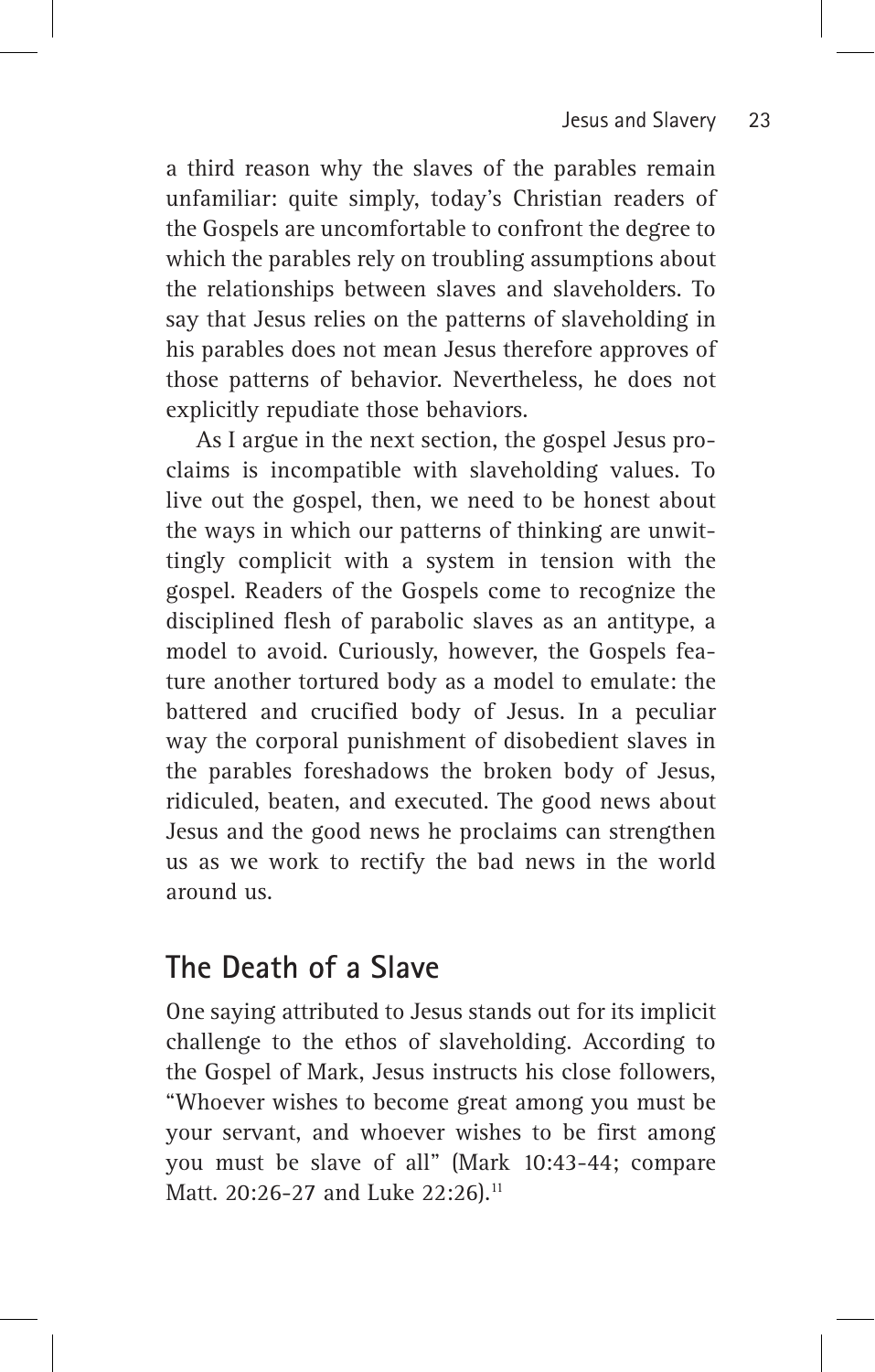The Gospel of John does not include this saying, but an incident in John reflects a variant of the teaching. According to John, in the hours before Jesus' betrayal, he washed his disciples' feet and instructed them that they must likewise serve one another: "So if I, your Lord and Teacher, have washed your feet, you also ought to wash one another's feet. For I have set you an example, that you also should do as I have done to you" (John 13:14-15). Foot washing was a chore assigned to one of the least regarded slaves in a household, a role often played by women. The Fourth Gospel thus depicts a Jesus who defied the hierarchical and gender norms of his day. In this Johannine scene, Jesus embodies the part of the slave of all, a slave who desires "not to be served but to serve, and to give his life as a ransom for many" (Mark 10:45). John's inclusion of the scene testifies that early Christians associated Jesus with a challenge to the slaveholding ethos.

Jews and pagans in the ancient world sometimes styled themselves as "slaves of God" or "slaves of [some god]." A slave might boast that he or she was "slave of Caesar." Such appellations advanced the status of the person so-named. Not so with the designation "slave of all." The slaveholding ethos was predicated on control and honor. By calling on his followers, whether they were slaves, freedpersons, impoverished freeborn persons, or even members of slaveholding families, to become slaves to all, Jesus emptied that ethos of its power.

Early Christians struggled to live out the implications of this saying. So Paul wrote to the Galatians, "Become slaves to one another" (Gal. 5:13). But because the early Christian community did not forbid or place conditions on the baptism of slaveholders, the power of this mandate was, at best, limited. It is an interesting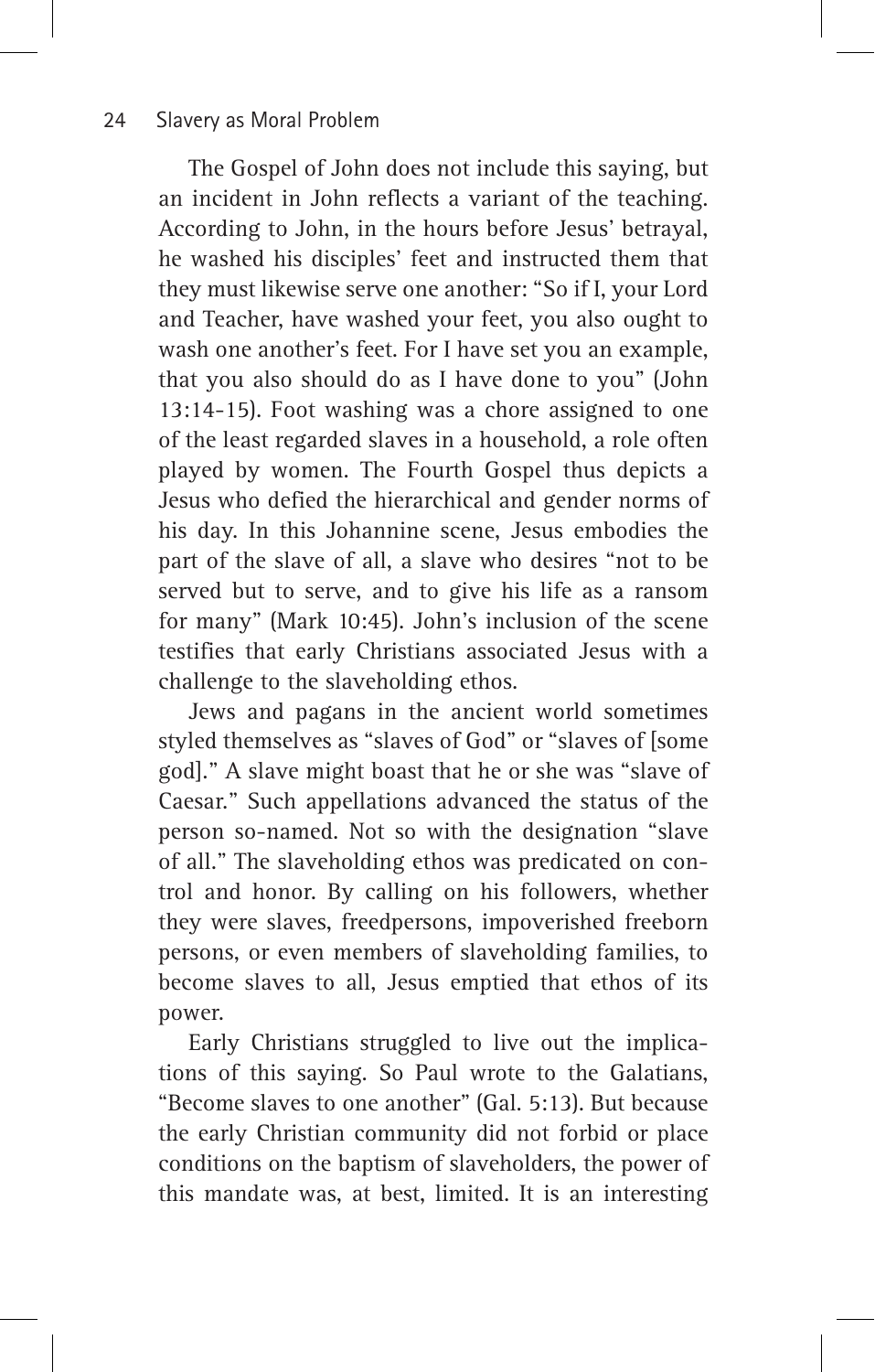thought experiment to ponder how differently Christianity might have developed if early Christian communities had made freeing one's slaves a precondition of baptism.

From the first century to the twenty-first, the church has failed to live up to the radical demands of the gospel. The demands of the gospel are still radical. Directed toward slaveholders in the first century, directed toward CEOs in the twenty-first century, Jesus' words dare listeners: Be slaves to one another. Become the slave of all.

We should not approach this saying without awareness of its resonance over two thousand years of Christian history. Too often, these words have been beaten—metaphorically and often literally—into slaves, women, and other subordinates. As a result, many Christians today recoil from such imagery. For those who have fought to free themselves from internalized oppression, an insistence that slavery is a paradigm for discipleship is cringe-worthy. We must therefore recall that Jesus emptied of its force the mentality of slaveholding and thus the ethos of slavery.

In calling his followers to serve as slaves, as I have noted, Jesus refers to his own example: "For the Son of Man came not to be served but to serve, and to give his life as a ransom for many" (Mark 10:45). The image of the slave-Jesus whose self-giving death set an example for his followers was picked up in an early Christian hymn quoted by Paul in his letter to the Philippians (2:5-8):

Let the same mind be in you that you have in Christ Jesus,

who, though he was in the form of God, did not regard equality with God as something to be exploited,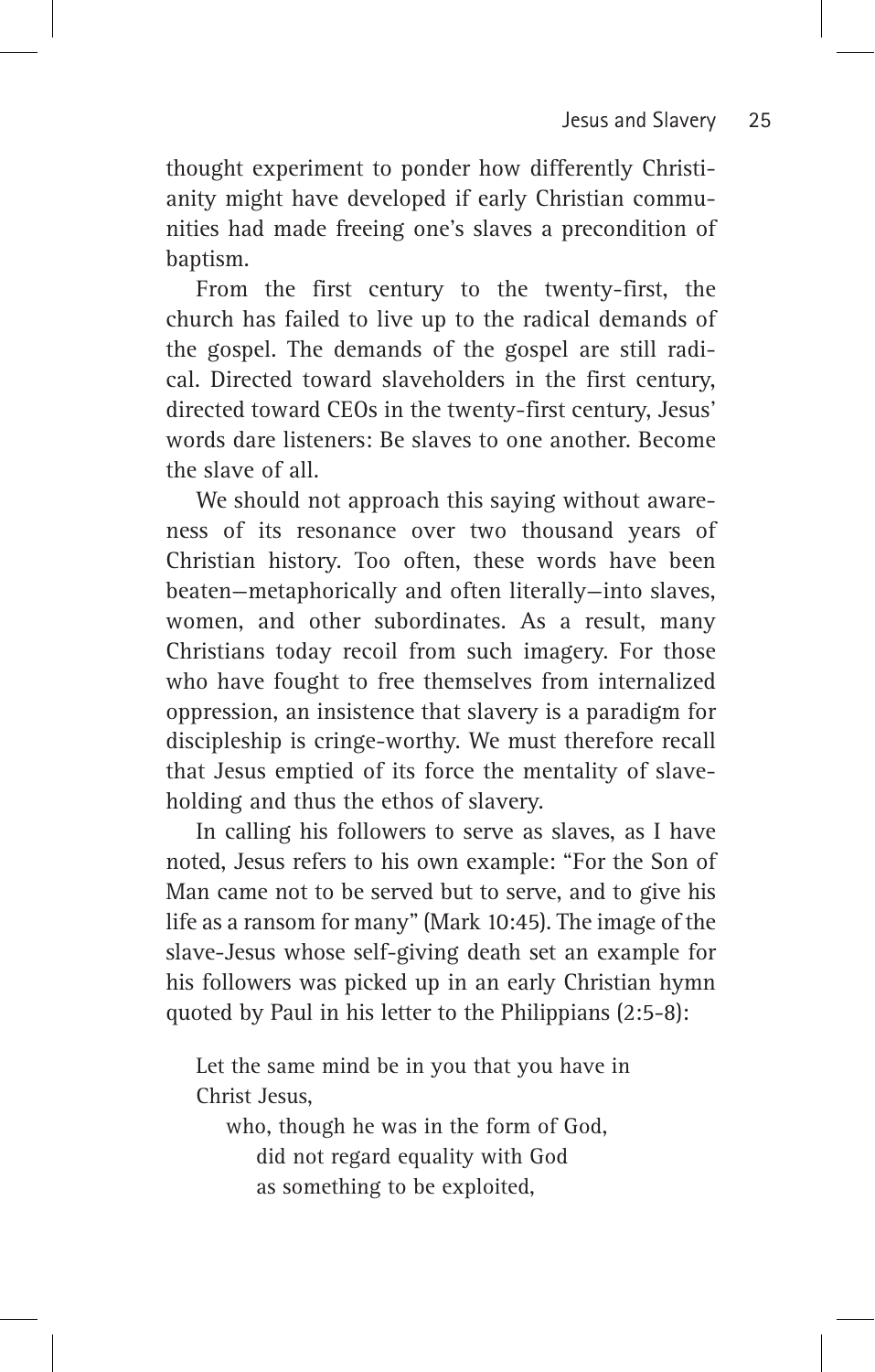but emptied himself, taking the form of a slave, being born in human likeness. And being found in human form, he humbled himself and became obedient to the point of death even death on a cross.

In coming to terms with Jesus' teachings on slavery, then, we recall not only his words but also his actions indeed, according to the Philippians hymn, his very being. A community that conforms itself to him has no place for masters.

## **The Death of Slavery**

So what, exactly, are we to make of widespread references to slaves in the sayings tradition?

Did Jesus endorse or enforce the norms of slavery? No. Unlike the early Christians who composed the letters of the deuteropauline tradition, Jesus did not teach, "Tell slaves to be submissive to their masters and to give satisfaction in every respect; they are not to talk back, not to pilfer, but to show complete and perfect fidelity" (Titus 2:9-10; compare Col. 3:22—4:1; Eph. 6:5-9; 1 Tim. 6:1-2). Although Jesus peppered his stories with images of battered slaves, he never taught, "Slaves, accept the authority of your masters with all deference, not only those who are kind and gentle but also those who are harsh. . . . If you endure pain when you are beaten for doing wrong, what credit is that? But if you endure when you do right and suffer for it, you have God's approval" (1 Peter 2:18-20).

Did Jesus urge an end to the system of slavery? No, but it's hard to see how he could effectively do so.